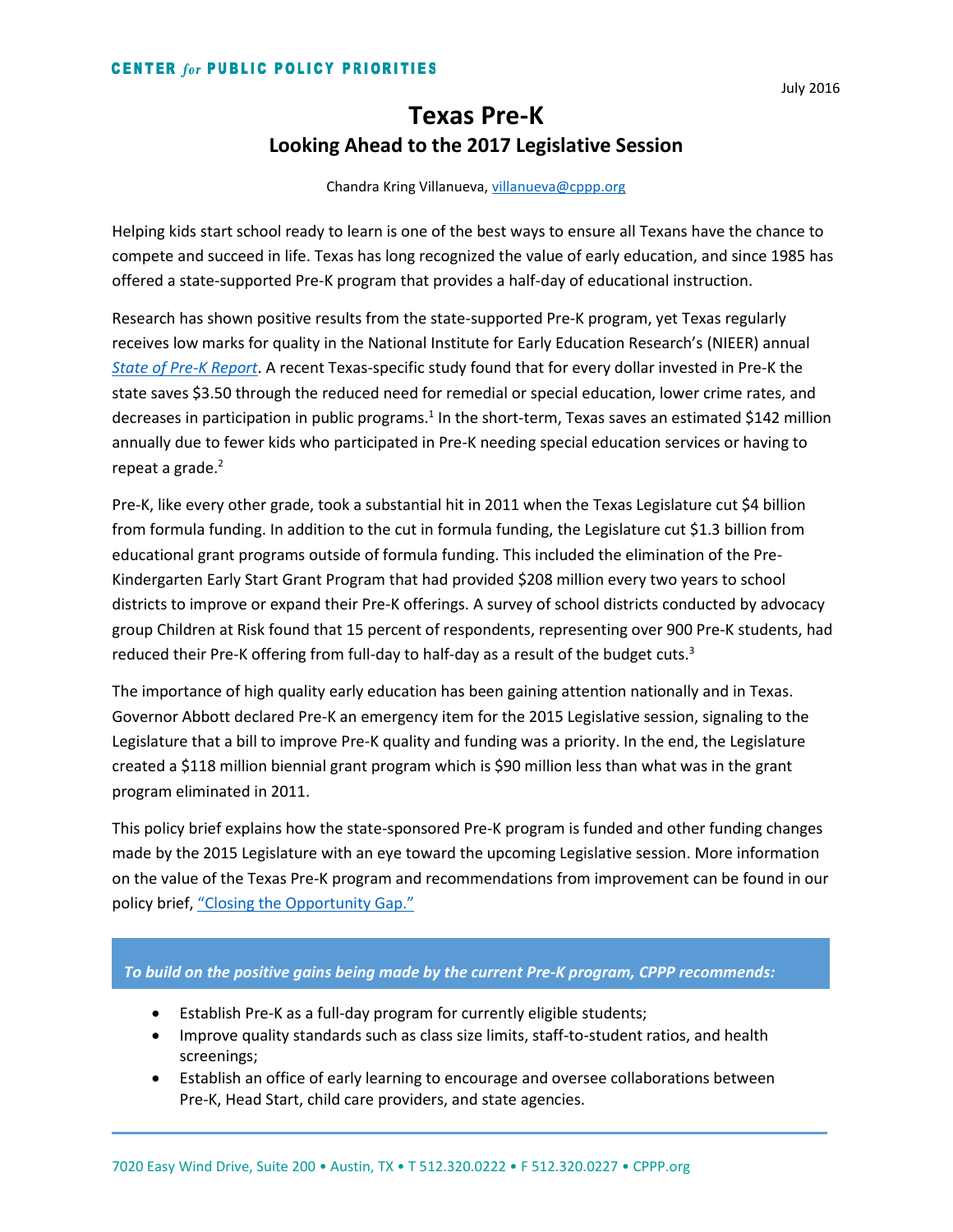## **Texas Public Pre-K Program**

Public Pre-K is available in school districts that identify at least 15 children who are four-years old and are either economically disadvantaged, homeless, have limited English proficiency, are in the foster care system, or have a parent who is active-duty military or died during military service. Participation is voluntary for families who meet the eligibility criteria. The program prioritizes four-year olds, but threeyear olds may enroll if the school district has the room and resources to serve them. The Texas Education Agency (TEA) defines a half-day program as a minimum of three hours and a full-day program as a minimum of seven hours a day.<sup>4</sup>

Districts are allowed to supplement state funding with local resources to expand the half-day program to a full-day of instruction, to reduce class sizes or staff-to-student ratios, and to charge tuition for students who do not meet the eligibility criteria. It is estimated that 49 percent of Texas Pre-K students are enrolled in a full-day program, and 59 percent of districts have policies in place on class size limits, staff-to-student ratios, or both.<sup>5</sup> This means that districts are making investments in Pre-K beyond what is required by the state.

## **Funding the State Pre-Kindergarten Program**

In Texas, school districts serving eligible three- and four-year-olds receive state funding through the Foundation School Program formulas to provide a half-day of instruction. Grant programs and other discretionary funding, referred to as being "outside the formulas," also provide support for Pre-K.

#### Foundation School Program Funding

 $\overline{a}$ 

The Foundation School Program refers to the formulas and laws that determine the amount of money public school districts and charter schools receive for operations and facilities. The Foundation School Program formulas fund Pre-K, like any other grade, on the basis of Average Daily Attendance.<sup>1</sup>

The primary difference between how Pre-K and K-12 are funded has to do with how TEA counts students. Because the state only supports a half-day Pre-K program, each Pre-K student counts as half of a student in Average Daily Attendance. For example, in 2015-16, 221,331 individual students were enrolled in public Pre-K statewide,<sup>6</sup> so districts across the state received funds for approximately 110,665 Pre-K students in Average Daily Attendance.

The vast majority of state funding for Pre-K is provided through the Foundation School Program formulas. Of the \$900 million allocated annually to public Pre-K programs in Texas, the Legislative Budget Board (LBB) estimates that the Foundation School Program formulas will provide \$820 million, or 90 percent of all funding, for Pre-K by fiscal year 2017.<sup>7</sup>

<sup>&</sup>lt;sup>1</sup> Average Daily Attendance is the sum of attendance for each day of instruction divided by days of instruction.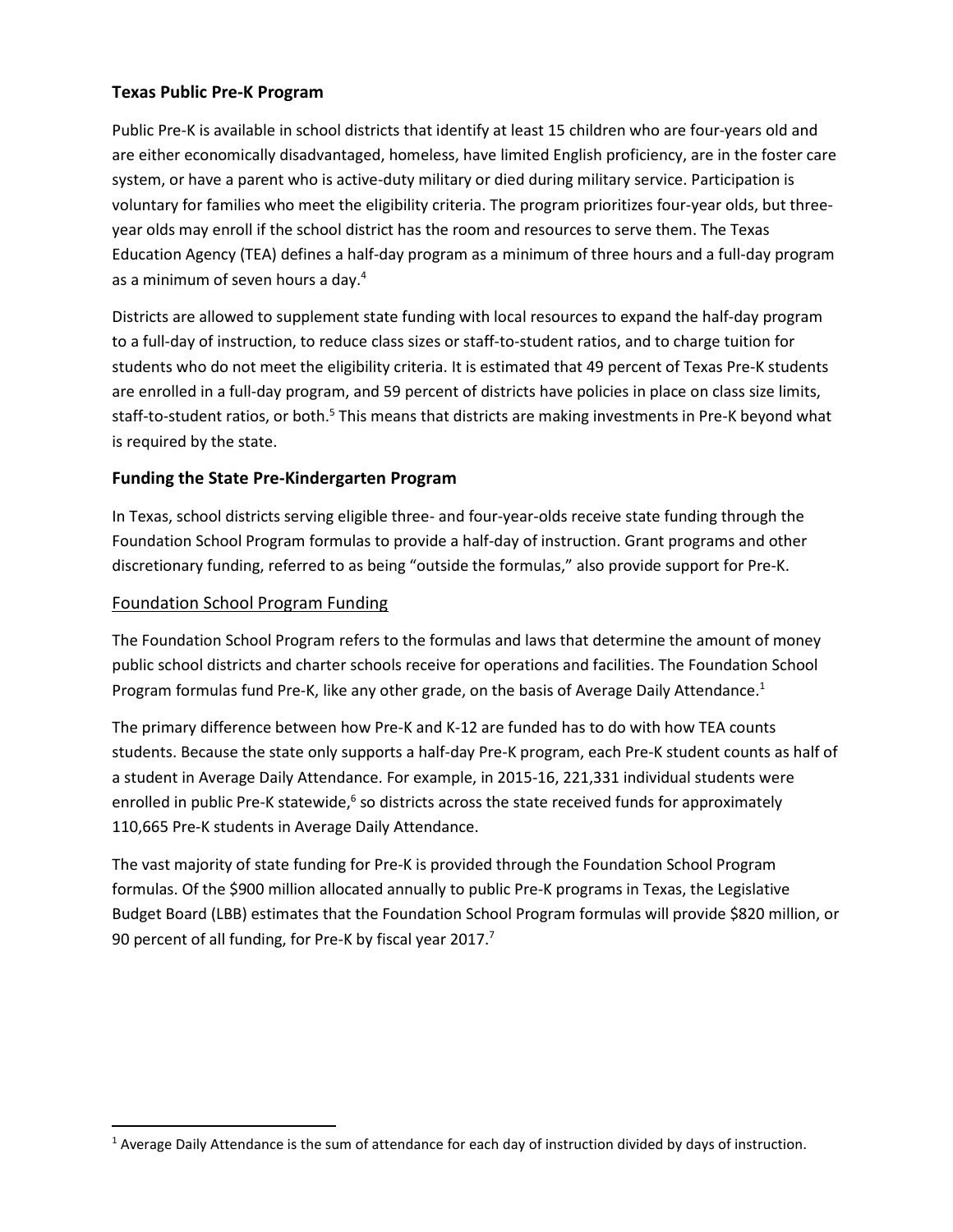

Legislative changes made to the Foundation School Program during the 2015 legislative session impact Pre-K like any other grade. Find a summary of the changes made to the Foundation School Program in our policy brief, ["The Texas School Finance Challenge and What to do About It.](http://forabettertexas.org/images/EO_2016_04_SchoolFinancePolicyPage.docx.pdf)"

## Funding Outside the Foundation School Program

There are three additional sources of funding that support Pre-K beyond the Foundation School Program. These sources are "outside" the Foundation School Program funding formulas:

- High Quality Pre-Kindergarten Grant Program (HB 4 2015 Legislative session) \$118 million appropriated in the 2016-2017 budget;
- Supplemental Pre-K Funding \$30 million appropriated in the 2016-2017 budget;
- *Texas School Ready!* \$30 million appropriated in the 2016-2017 budget.

*Texas School Ready!* is a joint program between the Texas Workforce Commission and TEA that provides curriculum, student monitoring, and professional development for teachers in public schools, charters, Head Start programs, and for- or non-profit childcare center based programs. A more thorough explanation of this program is beyond the scope of this policy brief because it provides support to Pre-K programs outside the state-sponsored Pre-K program.

## High Quality Pre-Kindergarten Grant Program

At the urging of the Governor, the Legislature passed HB 4 in 2015 to create the High Quality Pre-Kindergarten Grant Program. To qualify for a grant, a district must demonstrate the ability to meet enhanced quality standards related to curriculum, teacher qualifications, academic performance, and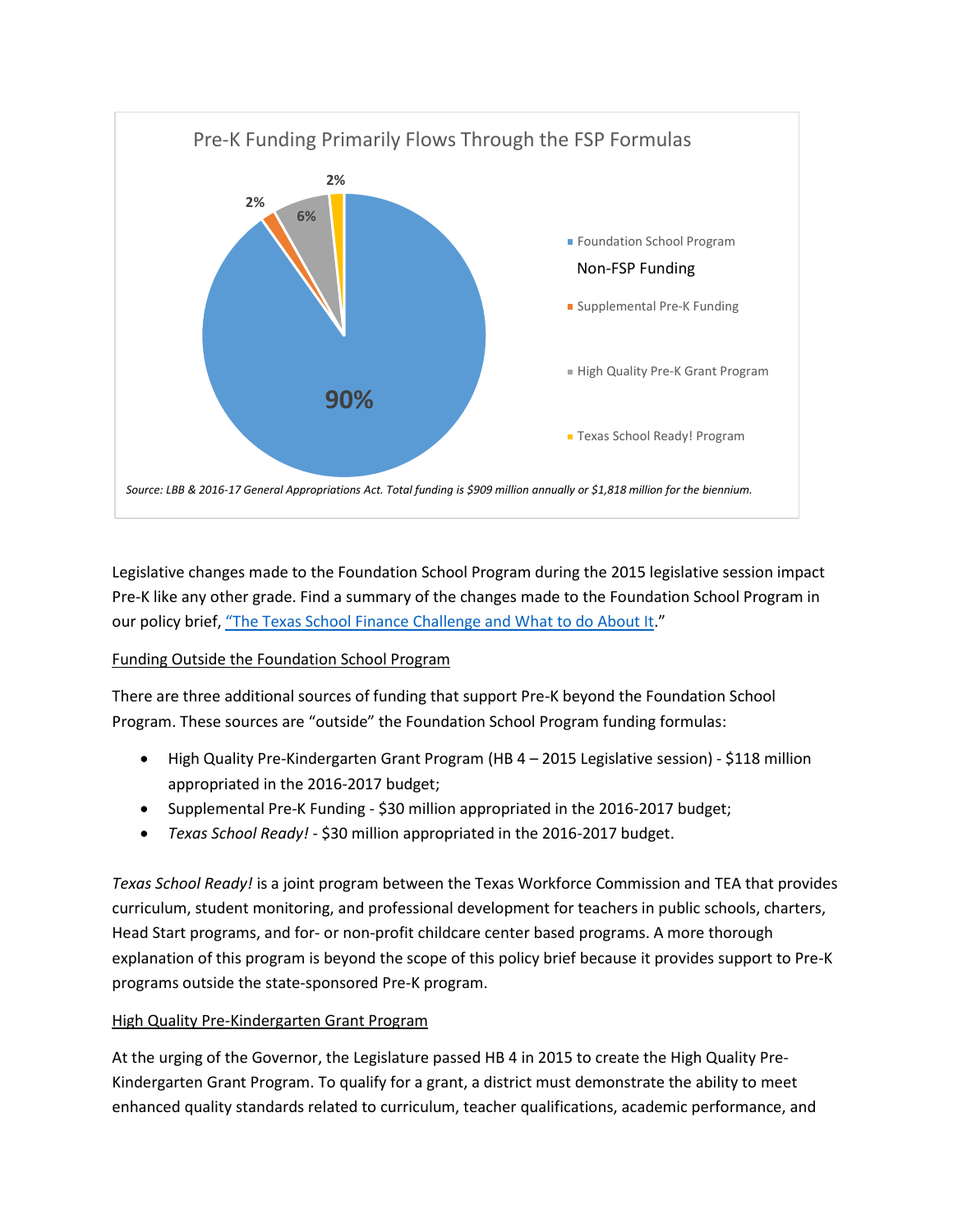family engagement.<sup>8</sup> The grants are flexible enough that districts can use the funds to expand to a fullday program, reduce class sizes and staff-to-student ratios, or otherwise improve the quality of its Pre-K program.

In addition to creating a grant program, HB 4 requires all districts with a Pre-K program to report to TEA class sizes and staff-to-student ratios for each Pre-K classroom. TEA and the Department of Family and Protective Services (DFPS) are also required to develop recommendations for optimal class sizes and staff-to-student ratios.<sup>9</sup> Classroom sizes for grades K-12 are currently capped at 22 students per class, however there is no limit for Pre-K classrooms. NIEER recommends that Pre-K class sizes should be limited to 20 students with a staff-to-student ratio of 1:10. The new reporting requirements will give the public and policymakers a greater understanding of how districts are structuring Pre-K classrooms and if overcrowding is an issue for districts.

The 2015 Pre-K law caps funding at \$130 million over the 2016-2017 period,<sup>10</sup> but the General Appropriations Act directs only \$118 million to the grant program.<sup>11</sup> This is \$90 million less than the \$208 million Pre-Kindergarten Early Start Grant program that the Legislature eliminated as part of the \$5.3 billion cut to schools in 2011.<sup>12</sup>

The new grant program provides approved districts with up to \$1,500 per child per year in additional to formula funding. However, grant amounts will be based on the number of students within approved Pre-K programs. TEA approved grant funding for 578 districts,<sup>13</sup> representing slightly more than 159,264 Pre-K students or 72 percent of all students in a state-sponsored Pre-K program. Because a high number of children will receive grant funding, the individual awards are \$367 per student for each year of the grant program. That is only 24 percent of the maximum amount of \$1,500 per student.

Due to a one-year delay in developing the grant program, districts will receive the first year's distribution of \$367 per student in the summer of 2016 to support the implementation of a high-quality program for the 2016-17 school year and another distribution in the fall of 2016 to support that implementation.

In order to implement and sustain a high quality Pre-K program, districts need a reliable and stable funding source. Unlike formula funding, grant programs are easier to cut or eliminate because they are shown as individual line items in the budget. Variable grant amounts make it difficult to prepare for the future and set districts up for failure when funding runs out or decreases significantly. There is no guarantee the Legislature will invest in the program at current levels or at all next session, and even if they do, funding levels can be expected to change year-to-year depending on student enrollment and the number of qualified districts.

#### Supplemental Pre-Kindergarten Funding

Categorized as a down payment on improving Pre-K funding in 2013, the Legislature appropriated \$30 million in supplemental funding for the 2014-15 biennium. The 2015 Legislature continued this funding for the 2016-17 biennium. $^{14}$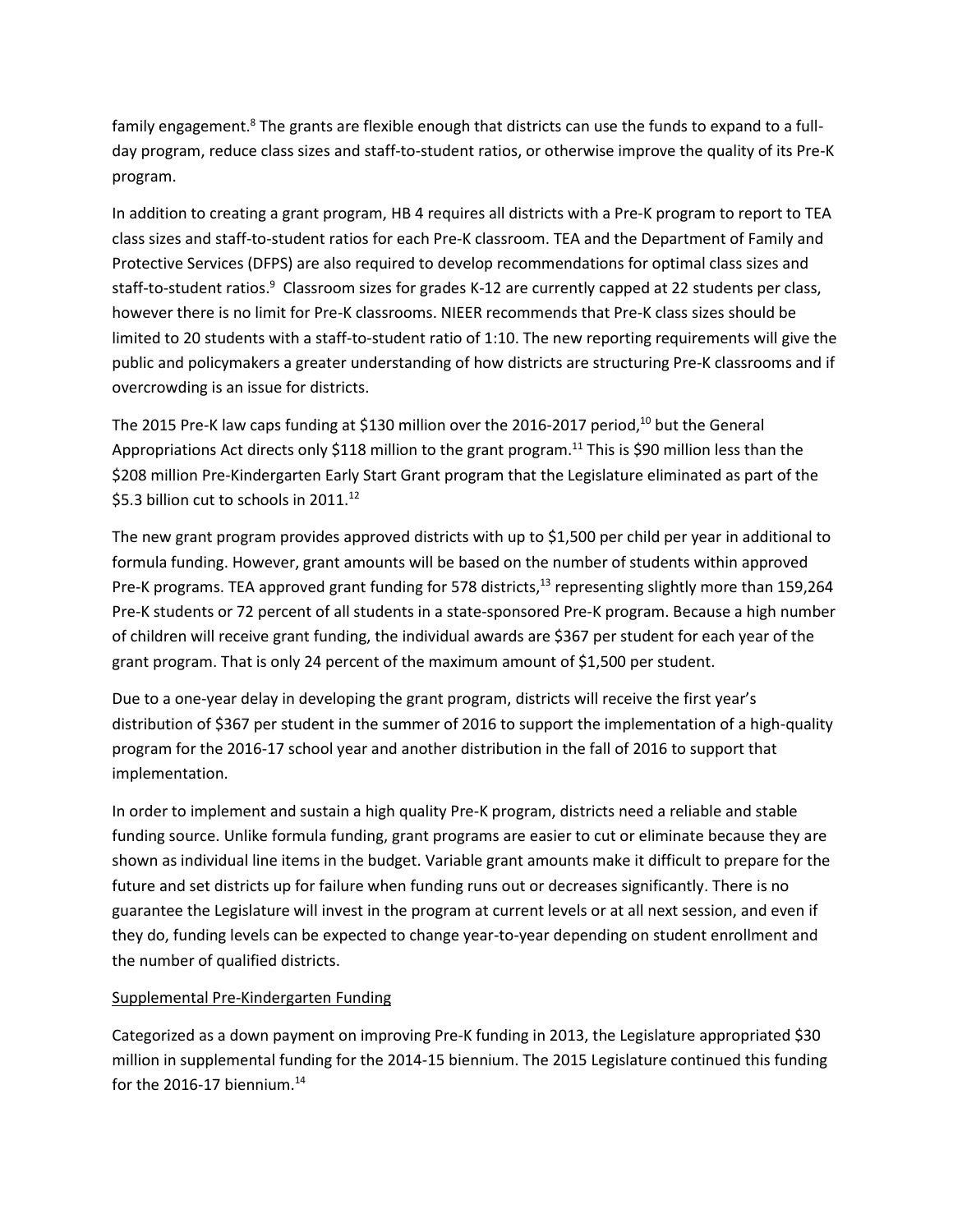For the 2015-16 school year, districts will receive \$155 per student in Average Daily Attendance in addition to formula funding based on their prior year's Pre-K enrollment. <sup>15</sup> Because the state only funds a half-day Pre-K program, two pre-K students are needed to equal one student in Average Daily Attendance. As a result, the supplemental Pre-K funding provides only \$77.47 per individual Pre-K student.

Because most districts divert resources from other district priorities to enhance the quality of their Pre-K program, the supplemental funding is appreciated. However, \$77 a student doesn't go far enough when districts are struggling to hire quality teachers and expand facility space to meet the need for Pre-K services. School districts also have no idea how long the Legislature will make this supplemental funding available, making it hard to anticipate funding available for coming years.

#### **Conclusion**

The Supreme Court of Texas ruled in May 2016 that the school finance system is minimally constitutional and urged the Legislature to improve funding for schools in the state. Lawmakers should consider early education funding needs when they come together with educators, advocates and others to debate how to renovate our outdated and underfunded school finance system.

Texas has seen positive gains from its modest Pre-K program. However, to build on and maintain these gains, Texas must increase its investment in early education. Increased investments in Pre-K would allow the state to implement class size limits and staff-to-child ratios by giving districts the resources they need to hire additional teachers and classroom aides. Additional funding would also make it possible for districts to expand to a full-day program without sacrificing other educational programs.